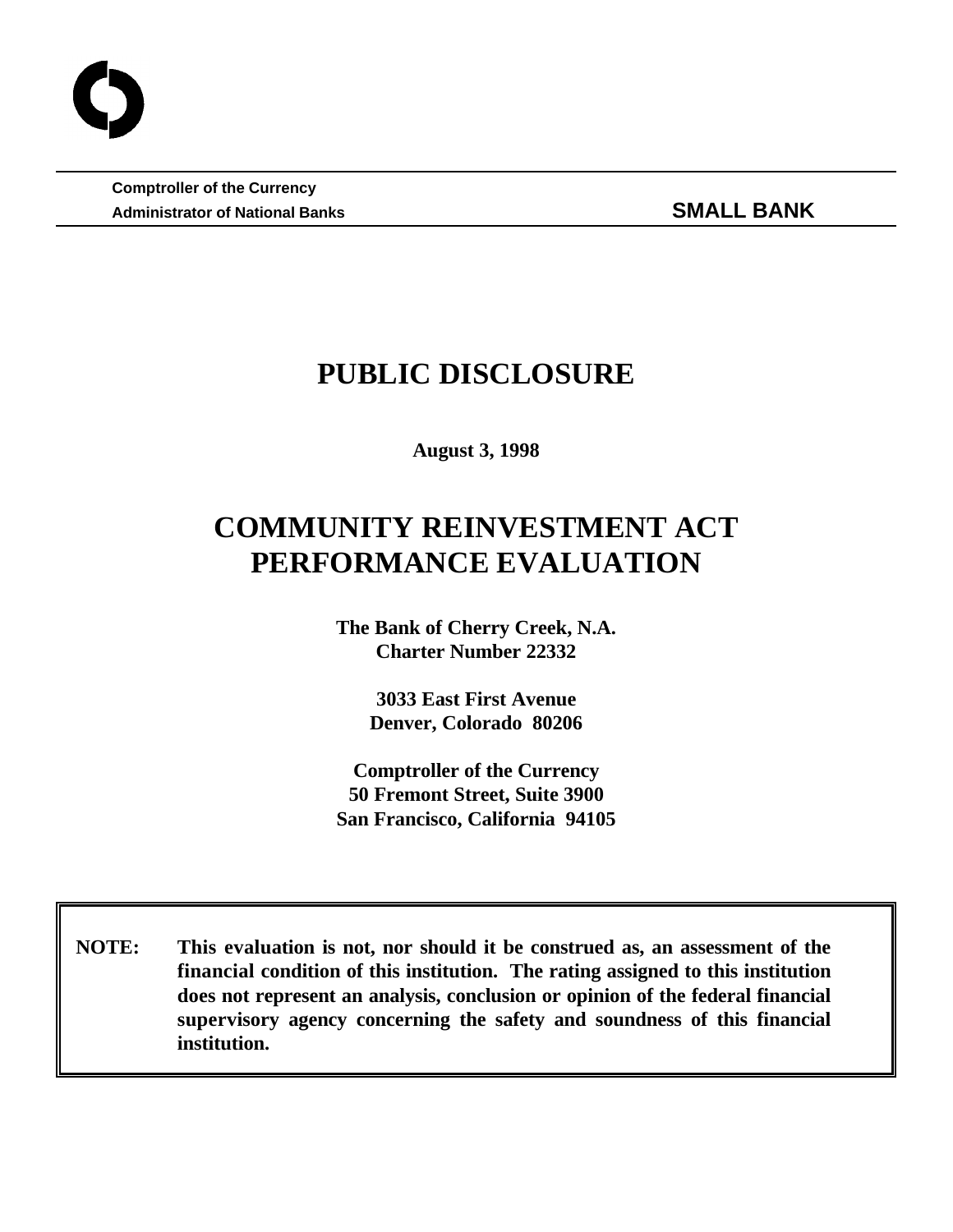## **GENERAL INFORMATION**

*The Community Reinvestment Act (CRA) requires each federal financial supervisory agency to use its authority when examining financial institutions subject to its supervision, to assess the institution's record of meeting the credit needs of its entire community, including low- and moderateincome neighborhoods, consistent with safe and sound operation of the institution. Upon conclusion of such examination, the agency must prepare a written evaluation of the institution's record of meeting the credit needs of its community.* 

*This document is an evaluation of the Community Reinvestment Act (CRA) performance of The Bank of Cherry Creek, N.A., prepared by the Office of the Comptroller of the Currency, the institution's supervisory agency, as of August 3, 1998. The agency rates the CRA performance of an institution consistent with the provisions set forth in Appendix A to 12 CFR Part 25.*

**INSTITUTION'S CRA RATING:** This institution is rated **"Satisfactory."**

The Bank of Cherry Creek, N.A., demonstrates commitment to serving the communities in which it operates.

- The loan-to-deposit ratio is reasonable.
- $\blacktriangleright$  A majority of loan originations are within the bank's assessment area.
- < Lending activity reflects a reasonable distribution to small businesses and individuals of all income levels.
- < Lending is reasonably distributed in the assessment area.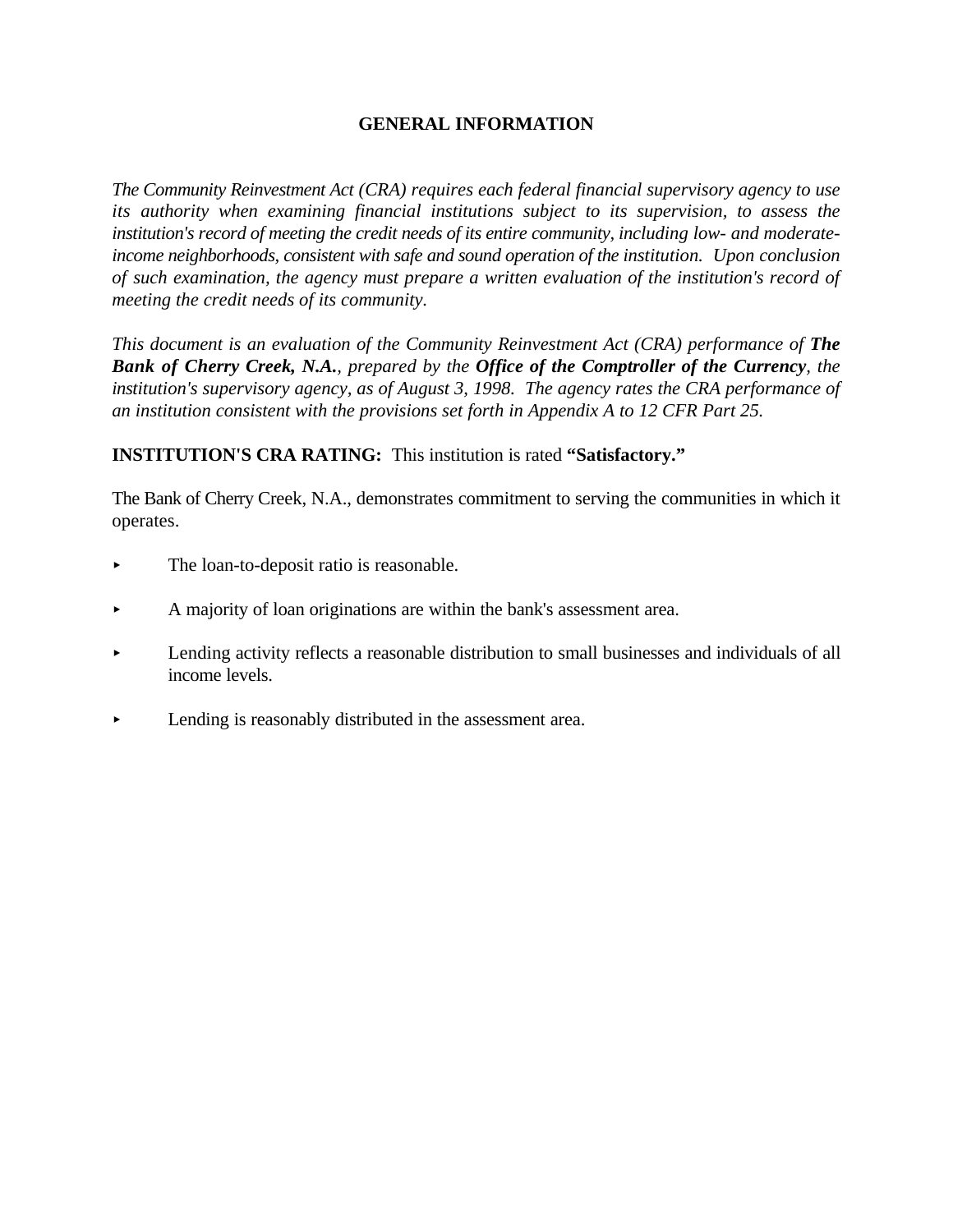## **DESCRIPTION OF INSTITUTION:**

The Bank of Cherry Creek, N.A. (bank), a \$184 million community bank, is headquartered in Denver, Colorado. The bank opened in August 1990, and currently has three offices. The main office is located in an upscale mixed residential and retail shopping area known as the Cherry Creek area of Denver. The closest low- to moderate-income census tracts are located beyond a two mile radius of the bank's address. In July 1995, the bank opened a branch office in north Denver. This branch is located in a primarily commercial-industrial, low- and moderate-income area. In November 1995, the bank opened a branch in Greeley, Colorado, which is called the American Ag Office. This office is located in a predominately agricultural community.

Both offices in the Denver area have full-service automated teller machines (ATMs) with 24-hour access. The Greeley office however, is not physically structured to accommodate the general public's banking needs, serving as a private banking office which focuses on servicing the needs of its agricultural customers.

The bank is wholly owned by Sturm Banks of Colorado, Inc., a \$614 million, multi-bank holding company based in Denver, Colorado. The holding company operates four national banks in Colorado.

Although the bank's primary focus is providing banking services to small and medium-sized businesses, it offers a wide range of loan products, including real estate, consumer, and commercial loans to accommodate the needs of its customers. In addition, the bank also maintains an extensive trust department. As indicated below, the bank's lending focus is to business.

| <b>LOAN PORTFOLIO COMPOSITION</b><br>(AS OF JUNE 30, 1998) |                         |  |  |
|------------------------------------------------------------|-------------------------|--|--|
| Loan Type                                                  | Percentage of Portfolio |  |  |
| Commercial Real Estate                                     | 49                      |  |  |
| Commercial (Non Real Estate)                               | 16                      |  |  |
| <b>Consumer</b>                                            | 25                      |  |  |
| Agricultural                                               | 10                      |  |  |
| Total                                                      | 100                     |  |  |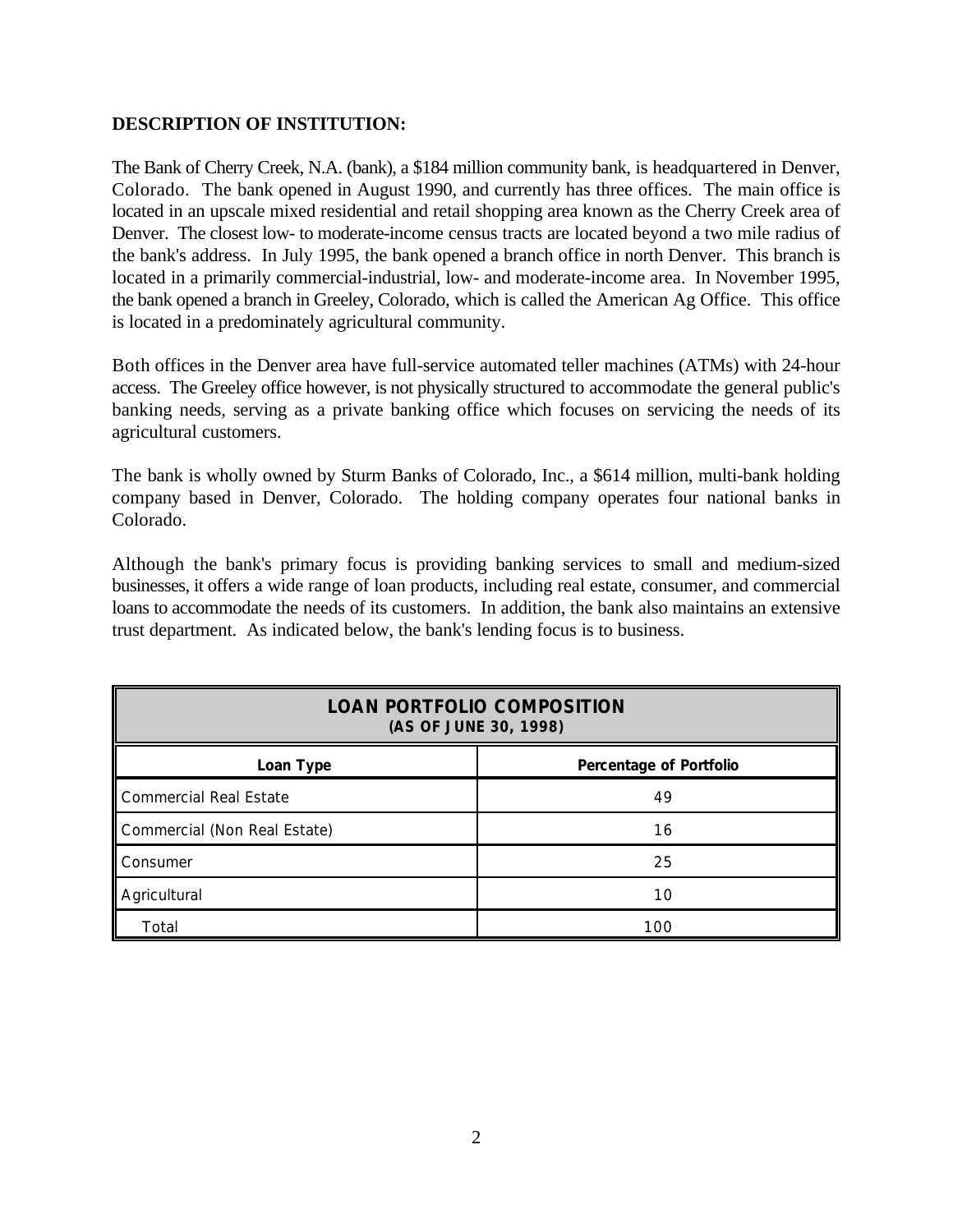There are currently no financial or legal impediments that hinder the bank's ability to meet the credit needs of the community. However, competition from the many regional and community banks operating in both the Denver and Greeley areas is intense. Besides The Bank of Cherry Creek, N.A., over 31 national, state, and savings banks have offices in the assessment area. Several large interstate banking companies are represented in the assessment area including BankOne, First Federal Bank, KeyBank, Norwest Bank, Wells Fargo, and US Bank.

The Bank of Cherry Creek's performance under the Community Reinvestment Act was last evaluated as of October 13, 1995. The bank's overall performance was rated "Satisfactory Record of Meeting Community Credit Needs."

## **DESCRIPTION OF ASSESSMENT AREA:**

The bank has two assessment areas. The first area encompasses the Adams, Arapahoe, Denver, and Jefferson Counties. Weld County, Colorado, represents the second assessment area.

The combined four-county Denver Metropolitan Statistical Area (MSA) is comprised of 481 contiguous census tracts. Demographic data for the Denver MSA shows that 34 of the census tracts are low-income, 109 are moderate-income, 157 are middle-income, and 96 are upper-income. Eighty-five census tracts are new, having been created since the last census due to the heavy population growth in the area, and are not designated as to income level.

The combined four-county Denver MSA has one of the strongest, most diversified economies in the United States. Currently, the area is experiencing high employment growth and low unemployment rates. The State of Colorado overall ranks second in the nation in business vitality with the third largest rate of new companies formed. However, the economy is expected to slow somewhat over the next few years due to completion of Denver International Airport and the subsequent elimination of the numerous construction jobs it created. Principal employers of the combined MSA are government, retail trade, manufacturing, and service.

The Weld County MSA consists of 33 contiguous census tracts. Demographic data for the Weld County MSA shows that 3 of the census tracts are low-income, 7 are moderate-income, 16 are middle-income, and 6 are upper-income. One other tract is new and not designated as to income level.

The town of Greeley, with approximately 73,000 residents, represents the major population center of Weld County. The area is primarily agricultural in nature, centered in both crops and cattle. However, several major companies including Kodak, Hewlett Packard, McLane Western, and State Farm Insurance also have divisional operations here. Other major employers are government and education.

The bank's assessment area complies with regulatory requirements, and does not arbitrarily exclude low- or moderate-income geographies.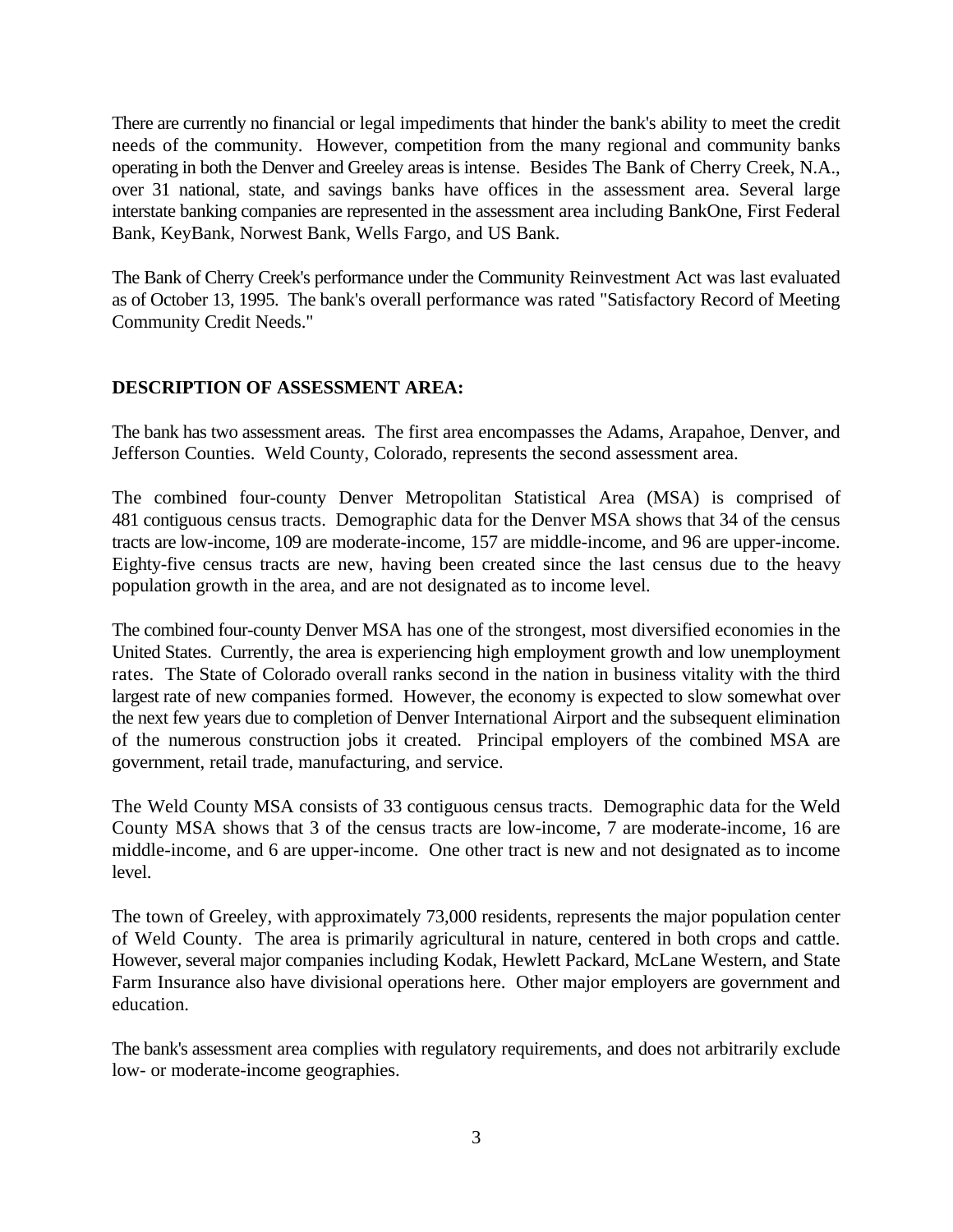We identified community credit needs through a review of information gathered at meetings between regulatory agencies and various community groups, governmental agencies, etc. We analyzed this information in conjunction with demographic and economic data to identify affordable housing, home improvement, small business and consumer loans as the primary credit needs in the bank's assessment area.

## **CONCLUSIONS WITH RESPECT TO PERFORMANCE CRITERIA:**

#### **Loan-to-Deposit Ratio**

The bank's loan-to-deposit ratio is reasonable given its size, financial condition, and operating environment. Its average loan-to-deposit ratio for the eight quarters ending March 31, 1998, was 66%. The average loan-to-deposit ratio for five similarly situated banks in the Denver area during the same time period was 63%.

Several factors affect the bank's loan-to-deposit ratio. The bank originates a large volume of real estate mortgage loans and sells them in the secondary market. The loan-to-deposit ratio does not incorporate this lending activity nor reflect the high level of activity.

#### **Lending in the Assessment Area**

The bank originates a majority of its loans, in both number and dollar volume within its assessment area. Our review of loans made from October 1997 through June 1998 found that 76% by number and 65% by dollar volume of those loans were located within its assessment area.

#### **Geographic Distribution of Loans Within the Assessment Area**

The bank's distribution of loans within its combined assessment area is reasonable. The bank lends throughout its assessment area, including low- and moderate-income census tracts. We randomly sampled 41 home equity, auto, and personal consumer loans made during the period from October 1997 to June 1998, which represented 10% of all consumer loans originated during that period. Our analysis of the sample showed that the bank made 30% by number of those loans within its low- and moderate-income census tracts. This compares favorably with the geographic distribution of the assessment areas which reflects that low- and moderate-income census tracts make up 30% of the total tracts. The following table shows the geographic and lending distribution.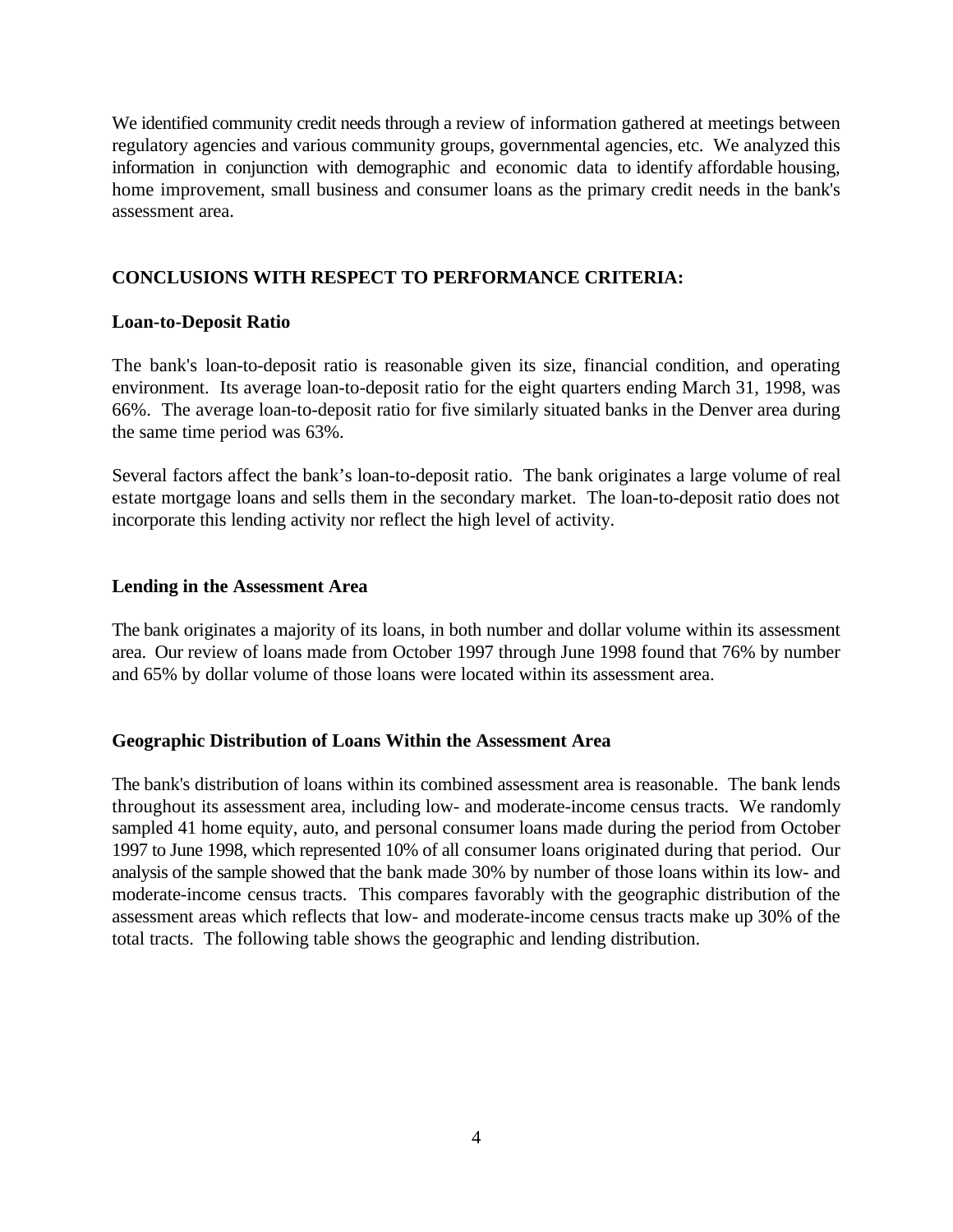| <b>DISTRIBUTION OF LOANS BY CENSUS TRACTS</b>        |                                                        |                                                                               |                                                                                |  |  |
|------------------------------------------------------|--------------------------------------------------------|-------------------------------------------------------------------------------|--------------------------------------------------------------------------------|--|--|
| <b>Income Designation</b><br><b>Census of Tracts</b> | <b>Percent of Census</b><br>Tracts by Income<br>Level* | Number of Loans<br>Originated in<br><b>Designated Census</b><br><b>Tracts</b> | Percent of Loans<br>Originated in<br><b>Designated Census</b><br><b>Tracts</b> |  |  |
| Low                                                  |                                                        | 5                                                                             | 13                                                                             |  |  |
| Moderate                                             | 23                                                     |                                                                               | 17                                                                             |  |  |
| Middle                                               | 33                                                     | 17                                                                            | 41                                                                             |  |  |
| Upper                                                | 20                                                     | 12                                                                            | 29                                                                             |  |  |
| Total                                                | 83                                                     | 41                                                                            | 100                                                                            |  |  |

\* Income information was not available for 17% of the census tracts.

#### **Lending to Borrowers of Different Incomes and Businesses of Different Sizes**

The bank's lending patterns show a satisfactory distribution of loans among individuals of different income levels. We used the previous sample of 41 consumer loans originated from October 1997 to June 1998. We compared each borrower's income to Colorado median-family income. The bank made 41% of its consumer loans (by number) to low- and moderate-income borrowers, while lowand moderate-income families comprise 38% of the bank's assessment area. The results of our sample are summarized in the following table.

| LENDING TO BORROWERS OF DIFFERENT INCOMES |                                               |                                           |                                                   |  |  |
|-------------------------------------------|-----------------------------------------------|-------------------------------------------|---------------------------------------------------|--|--|
| Income Designation of<br><b>Borrower</b>  | Percent of Families in<br>the Assessment Area | Number of Loans<br><b>Based on Sample</b> | <b>Percent of Loans</b><br><b>Based on Sample</b> |  |  |
| Low                                       | 19                                            | 10                                        | 24                                                |  |  |
| Moderate                                  | 19                                            |                                           | 17                                                |  |  |
| Middle                                    | 25                                            | Q                                         | 22                                                |  |  |
| Upper                                     | 37                                            | 15                                        | 37                                                |  |  |
| Total                                     | 100                                           |                                           | 100                                               |  |  |

A majority of the bank's commercial loans made in the combined assessment area are to small businesses. Small businesses are defined as having annual gross revenues under \$1 million. We randomly sampled 18 commercial loans originated by the bank from October 1997 to June 1998, which represented 10% of total commercial originations for the period. As shown in the following table, 56% of the business loans in our sample were to entities with gross annual revenues under \$1 million.